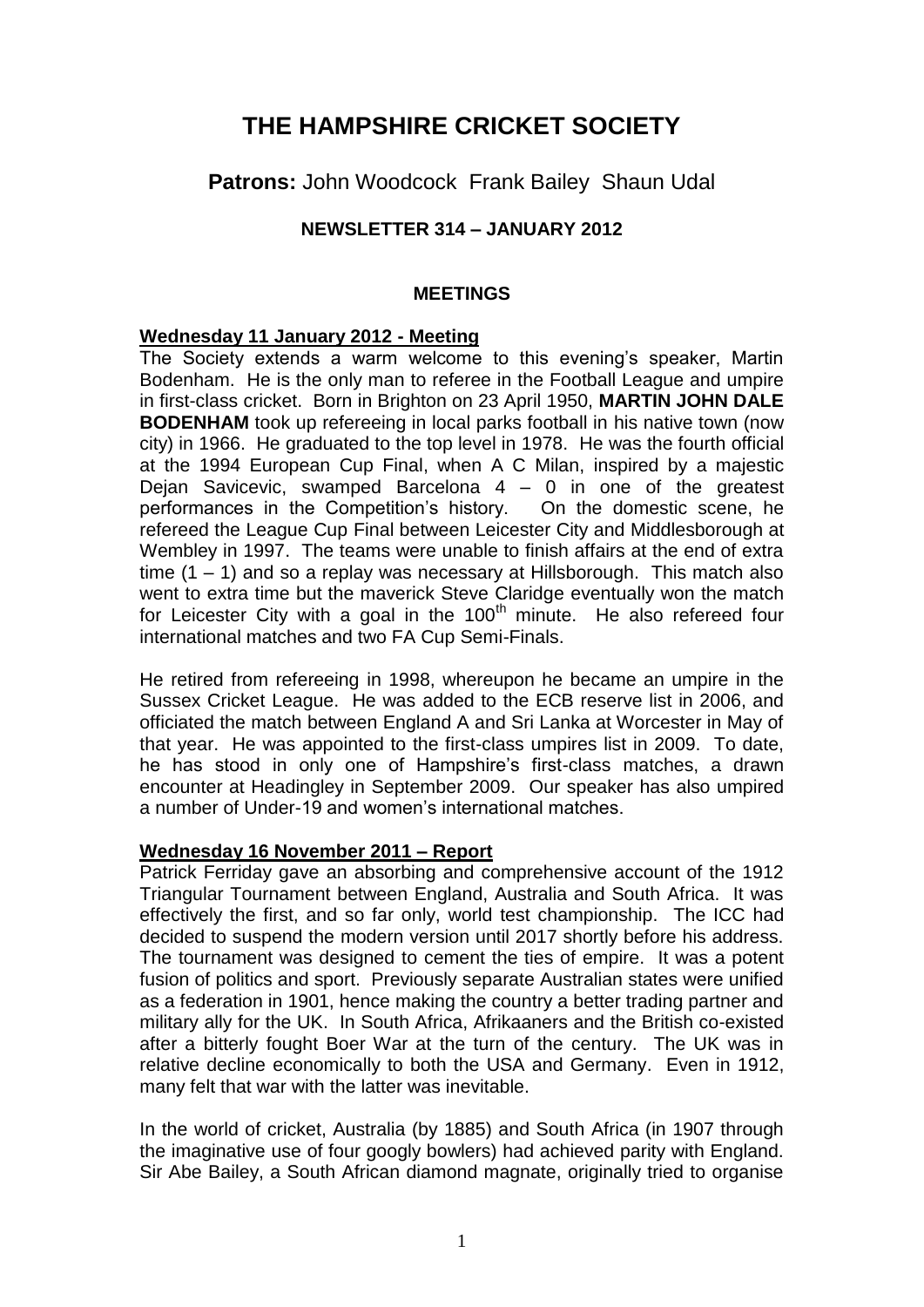a triangular tournament in 1909 but Australia had already agreed to a series in England in that summer. Bailey asked if South Africa could join in, but his approach was firmly rejected by the Australians. At one stage it even appeared that the series with Australia was in jeopardy as both MCC and the counties were willing for South Africa to come. Eventually, the inaugural meeting of the Imperial Cricket Council held in 1909 subsequently determined that both England and South Africa had to visit Australia before a triangular tournament could be held. South Africa toured there in 1910/11 and were overwhelmed by four tests to one. England travelled to Australia in 1911/12 and after losing the first test, famously won the remaining four.

It transpired, that come the tournament, Australia and South Africa fielded weakened sides. Australia were denuded as a result of an acrimonious conflict between the authorities and players over the management of the tour. Players had previously organised tours and appointed the manager. However, the Australian board gained control of the matter with the result that six leading players including Victor Trumper, Clem Hill and Warwick Armstrong absented themselves. South African cricket had slipped from the peak to which their googly bowlers had lifted it. Their batting was also very weak. On the other hand, England were strengthened by the return of C B Fry, who had to miss the tour of Australia in the previous winter, because of his commitment to the Training Ship Mercury on the River Hamble. Fry actually captained the side.

From June onwards, the tournament was plagued by terribly wet weather. June's rains were not matched until 1980. August was the second wettest month in the whole century. Though the public had initially warmed to the tournament, the weather and the poor South African side literally dampened any enthusiasm. England claimed the series when they defeated Australia by 244 runs at The Oval. The match was scheduled for six days but finished in four. It was concluded just in time; it rained for the following three days!

Nick Twine, in his vote of thanks, rightly remarked that those members present knew far more about the tournament than they did at the start of the evening.

#### **Wednesday 7 December 2011 – Report**

Eighty-three members travelled from as far afield as Peterborough, London, Berkshire, the Bournemouth area, Surrey and Warminster to listen to Hampshire President and ex-Captain Nick Pocock and attend the Society's Annual Dinner at the Rose Bowl. It was an evening full of anecdote and humour from a man who was privileged to be President. At the end of the evening our Chairman, Susanne Marlow, thanked the Rose Bowl staff for all their efforts during the proceedings.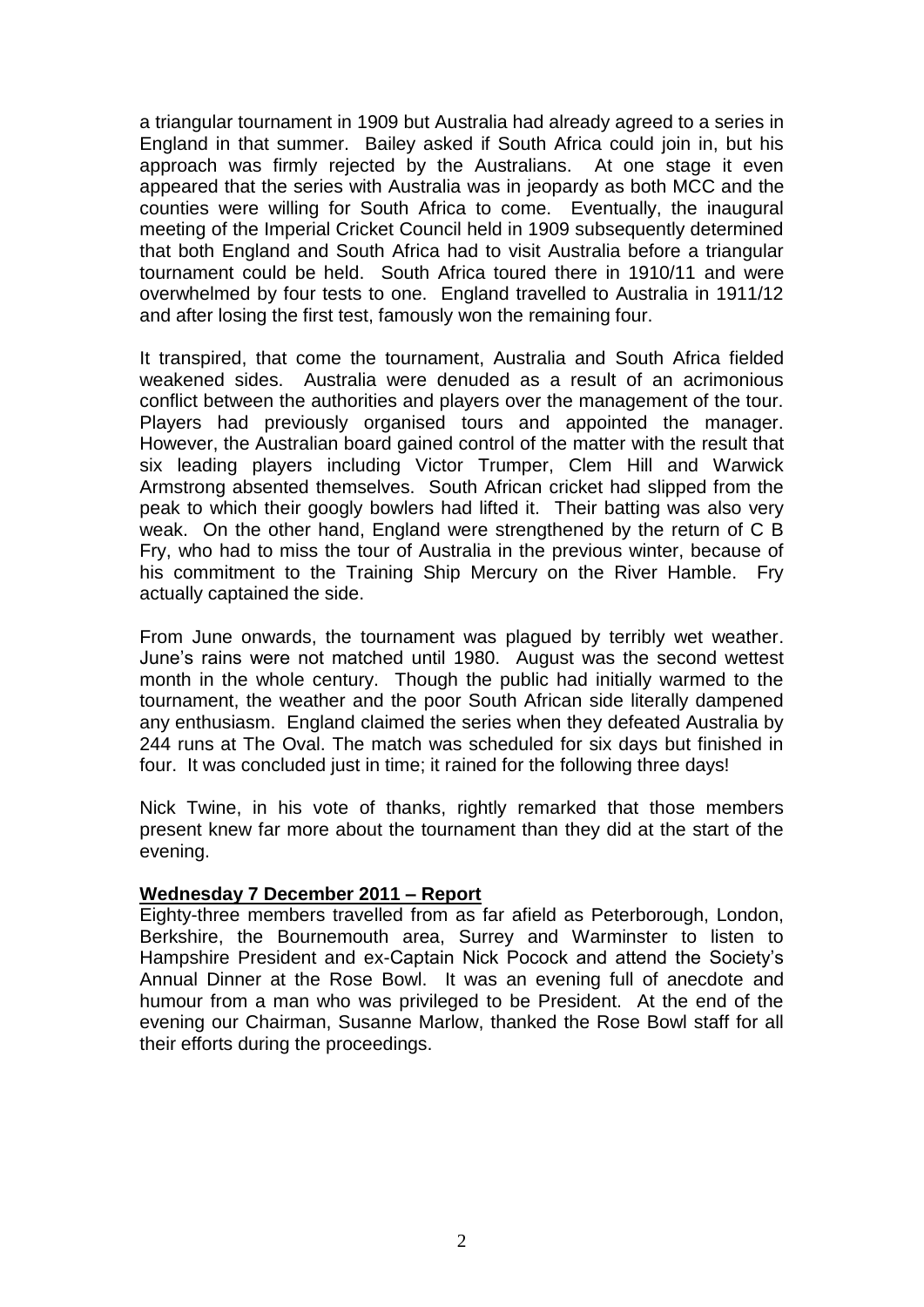## **HAMPSHIRE NEWS**

JOHN CRAWLEY will take up the post of head of cricket at Magdalen College School, Oxford, from February. He has been working for Marlborough College in a fundraising capacity since his retirement from the game in 2009.

DIMITRI MASCARENHAS will captain Hampshire in the Twenty20 competition in 2012. He has recently agreed a two year extension to his contract with Hampshire. He will therefore be starting his  $17<sup>th</sup>$  season with the County in April, a considerable period of longevity in the modern era.

JAMES TOMLINSON has signed a new two year contract.

DAVID BALCOMBE, who enjoyed such spectacular success for Kent when he went there on loan last summer, has signed a new three year contract.

JAMES VINCE and DANNY BRIGGS have been included in the England Lions squad for the tour of Bangladesh which starts this week.

SHAHID AFRIDI and NEIL MACKENZIE are expected to return to play in this summer's Twenty20 tournament.

Last, but by no means least, The Daily Echo reported on 17 December 2011, that Eastleigh Borough Council have voted to purchase the lease of the Rose Bowl for £6.5 million, with Rose Bowl plc renting the ground back for more than £400,000 per annum.

## **HCS PLAYER OF THE YEAR 2011**

## **DANNY BRIGGS**

It was announced at the Annual Dinner that HCS members had voted Danny Briggs as their Player of the Year. The tall, slow left-arm bowler from the Isle of Wight is, at 20 years of age, the youngest recipient of the award since its inception in 1982.

Danny Briggs had enjoyed an exceptional year. It started in the Caribbean when he played in Hampshire's young team which did so well to reach the final of the regional Twenty20 tournament held in Antigua and Barbados. He then returned to the islands for the England Lions tour a month later for the first-class regional tournament. He enjoyed great success taking more wickets in the tournament (33) than any other bowler. His performances included a career best six for 45 against the Windward Islands at Roseau and match figures of nine for 177 against Jamaica at Sabina Park.

Hampshire's season started just two weeks after the end of the tournament. Briggs was therefore in the groove. Almost surreally for the start of a season,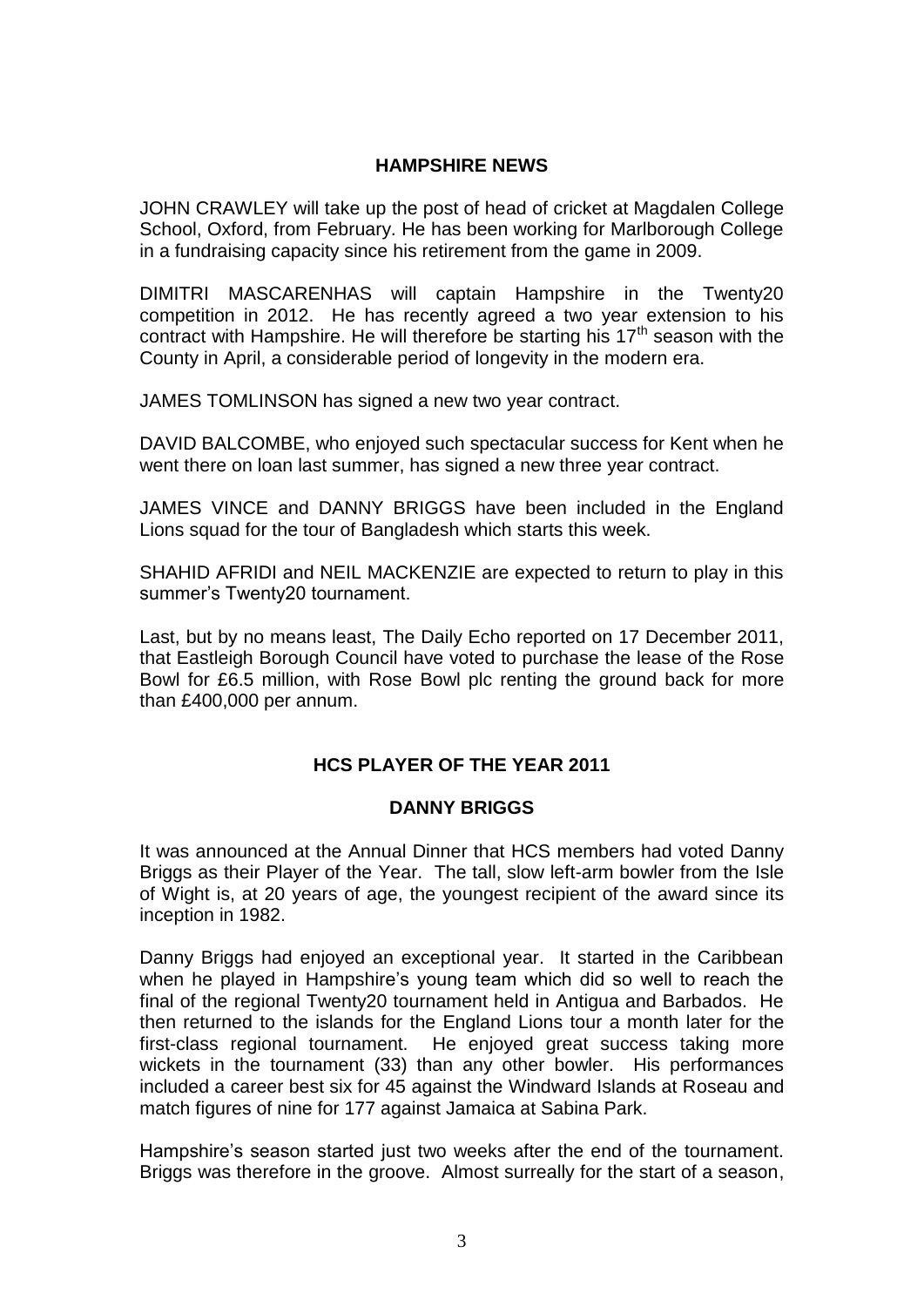when wickets normally favour pace bowlers, he was brought on by his captain, Dominic Cork, almost on the stroke of mid-day of the opening day against Durham at the Rose Bowl. He broke a threatening opening partnership between Michael Di Venuto and Mark Stoneman and went on to take five for 129. It is arguable that he would have even been playing had Imran Tahir's return from South Africa not been delayed because of injury. He also claimed five for 79 against Somerset at the Rose Bowl, when he effectively ran through the lower order as well as dismissing double centurion Marcus Trescothick (227). He also returned his best Hampshire figures of six for 65 against Nottinghamshire in that now notorious game at the Rose Bowl in late July (it is ironic that the most absorbing match of the season should result in Hampshire incurring an eight point reduction for a sub-standard pitch).

Though he missed five first-class matches through injury and selection for England Lions, he seemed to be bowling for Hampshire all summer. He bowled one ball short of 450 overs, 170 more than the next bowler. He also took most wickets (38 at 36.65). He therefore thoroughly deserved his recognition by HCS members.

He was less effective as the season eased to its conclusion but, by then, he must have been a very tired man.

Though not enjoying quite the same success as in 2010, he remained a key bowler for Hampshire in the Twenty20 competition.

In his very short career which started in 2009, his accuracy and control have already become a byword. During the season he became the second youngest spin bowler in all county cricket history to take 100 wickets. The only other man to have reached that landmark at an earlier age was Derek Underwood.

His temperament appears to be phlegmatic. If hit for four he rarely displays any emotion, turns quietly to his mark and bowls the next ball. It is an attitude which should serve him well in the future. The big challenge for him in the years ahead will be to progress from a run-saving bowler to a wicket taking one, able to bowl sides out in the fourth innings. All his five wicket hauls this season were in the first innings. However, Danny Briggs obviously has time, oodles of it, on his side

#### **HAMSPHIRE'S OLYMPIC GOLD MEDALLIST**

At the start of the UK's Olympic year, and given our speaker's sporting background, it is perhaps apt to recall the career of a Hampshire cricketer who won a gold medal at the Olympic Games. It was 100 years ago, at the Stockholm Olympics, that Arthur Egerton Knight won a gold medal when he played for the Great Britain football team. Always referred to as A E Knight by the press, thereby emphasising his amateur status, he had been a regular member of England's amateur international side since his debut against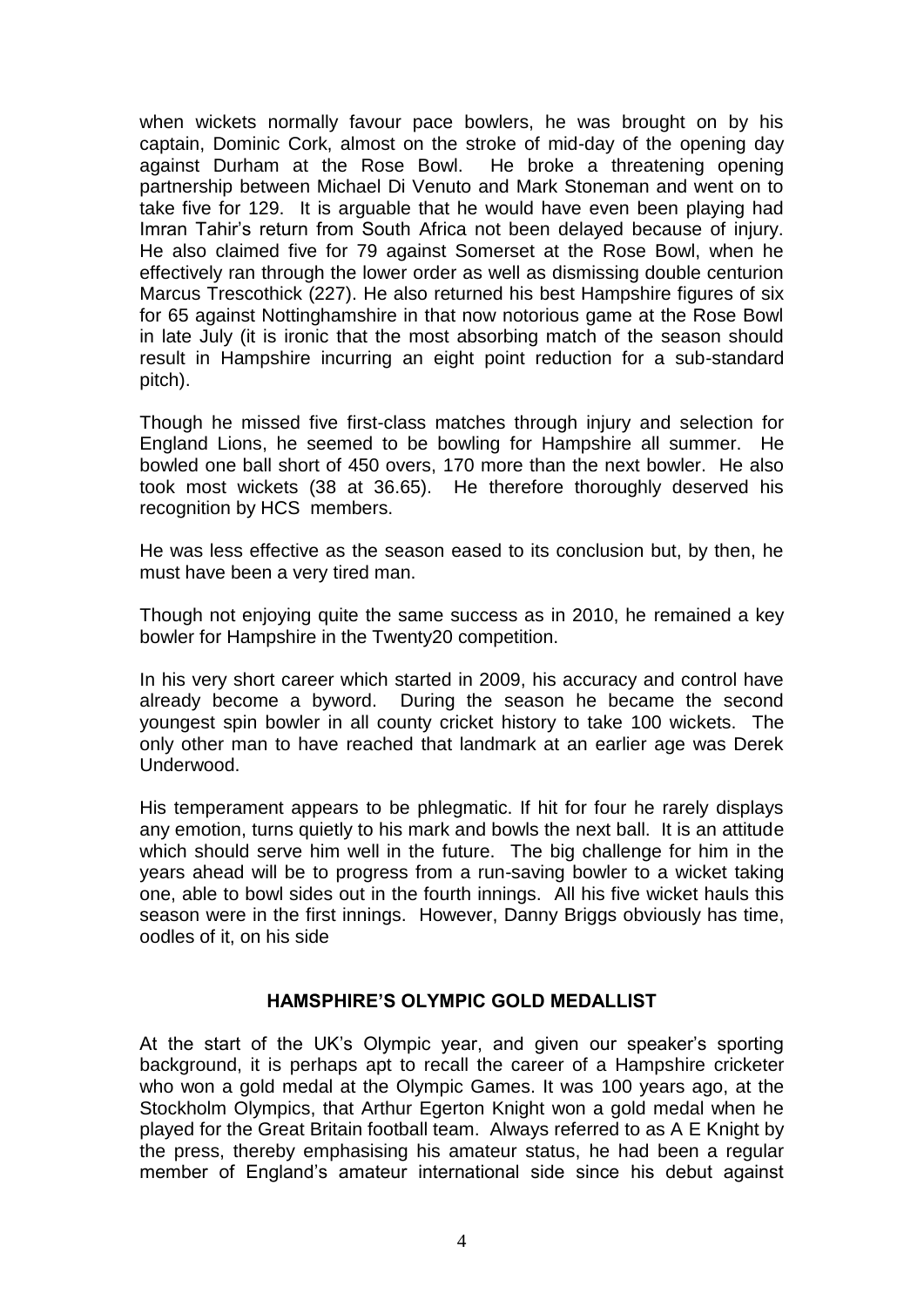Holland at Stamford Bridge in December 1909. Described in Portsmouth FC's Official Pictorial Centenary History as a *solid-tackling and skilful left-back,* he had played for his country on twelve occasions prior to the Olympics. England had won all but one of those matches. The other match was drawn. As a prelude to a future rivalry, England were held 2 – 2 by Germany in Berlin in April 1911.

The Great Britain side dominated the Games. They won all three matches. After a bye in the first round, they overwhelmed Hungary  $7 - 0$  in the second, before defeating Finland  $4 - 0$  in the semi-finals. The powerful side then won the gold medal by beating Denmark  $4 - 2$  in the Final. Knight played in all three matches but, interestingly, only gained one cap! It would seem from the scores that he had little to do before the Final. He was, though, involved in an interesting incident in the semis. England were awarded a penalty after the referee blew for a foul on Chelsea's Vivian Woodward. However, the centre forward thought that the decision was unfair and suggested to the penaltytaker, Knight, that he miss the shot on goal. Knight duly steered the ball over the crossbar. The Olympic ideal and spirit of fair play was certainly prevalent in those far off days.

He also played for Great Britain in the 1920 Olympics in Antwerp but on that occasion, they lost 3 – 1 to Norway in the first round.

After the tournament of 1912 Knight went on to play in a further 16 internationals for the England amateur side. In two of his last three appearances he captained England, against Northern Ireland at Derby in November 1919 and France at Rouen in the following April. His side won both matches  $5 - 0$ .

As indicated earlier, he played his club football for Portsmouth as an amateur and, whilst still a non-league footballer, he twice played for England in a full international, against Wales in a 'Victory Game' in October 1919 (which England lost  $2 - 1$ ) and against Northern Ireland in Belfast two weeks later (1) -1). He had spent the First World War on the Western Front, first as a private in the Hampshire Regiment. Reinforcing his leadership skills, resourcefulness and independence, he then sought a Commission as a captain and served with the Border Regiment. He had only resumed his football career in August 1919. His latent recognition was therefore quite remarkable.

Arthur Knight had been born in Godalming on 7 September 1887. He moved to Portsmouth in 1908 with his job in insurance, whereupon Pompey signed him immediately. After a season in the reserves he made his debut for the first team against Croydon Common (sic) in 1909. He went on to play 170 matches, including FA Cup appearances, for the club in their Southern League days. Upon Pompey's promotion to the Football League in 1920, he played 34 matches in the Division 3 South before his retirement in 1922.

His Hampshire career was an odd one. A right-handed batsman, he played in four matches in four separate seasons (1913, 1920, 1921 and 1923). Though scoring only 41 runs in seven innings, he captained the side in Lionel